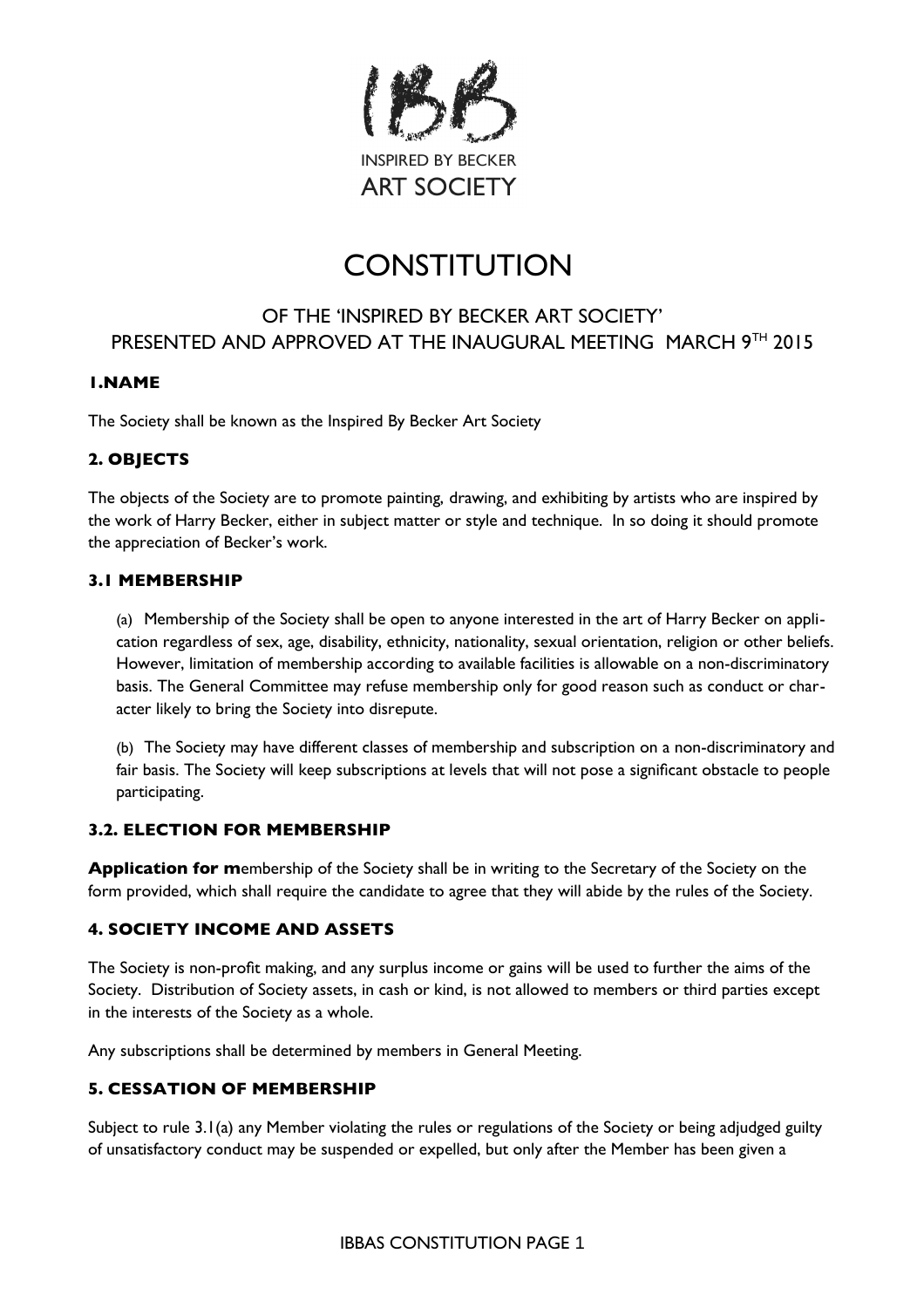reasonable opportunity to attend before the Committee, and to make representations as to their proposed suspension or expulsion. An appeals procedure can be made available.

# **6. GENERAL COMMITTEE**

6.1. The general Committee shall conduct the affairs of the Society as a whole and shall consist of a Chairman, Secretary and Treasurer, and up to four other members. A quorum shall be three full members.

6.2. Nominations for the position of Chairman, Secretary or Treasurer and other offces shall be put forward to the AGM.

6.3. The term of offce shall be for one year and members shall be eligible for re-election.

6.4. A member of the General Committee may be removed from office at any time by a majority vote of the membership at a General Meeting of the Society.

### **7. COMMITTEE ACTIVITY**

7.1 The General Committee is responsible for the general conduct of the Society's business and activities.

7.2. The General Committee shall meet at least three times a year.

7.3. Meetings of the Committee shall be convened by the Secretary on the instructions of the Chairman or the Treasurer.

7.4. Sub-Committees may be formed by the General Committee to cover the various regional activities of the Society; each Sub-Committee should have a leader who shall be a member of the General Committee and may form their own Sub-Committee from Society members.

7.5. Meetings of the Sub-Committees shall be called by the Secretary of that committee or on the instructions of any member of that Sub-Committee.

7.6. In the case of a casual vacancy among the General Committee, a Society member may be co-opted by the General Committee until the next AGM.

7.7 Committee has powers to co-opt other members as appropriate.

### **8. GENERAL MEETINGS**

8.1a. The Annual General Meeting shall be held in the Spring of each year. There shall be laid before the meeting a statement of examined accounts made up to the last day of March.

8.1b The AGM shall appoint an examiner for the accounts.

8.2. An Extraordinary General Meeting shall be called on the instructions of the majority of the General Committee, or on the requisition signed by not less than one quarter of the members of the Society.

8.3. Not less than 21 clear days notice of any General Meeting shall be given, specifying time and business of the General Meeting.

8.4. At any General Meeting, a resolution put to the vote of the meeting shall be decided by a show of hands.

8.5. At all General Meetings the Chairman will preside or in his/her absence, a Vice-Chairman will be elected by the Committee for this purpose.